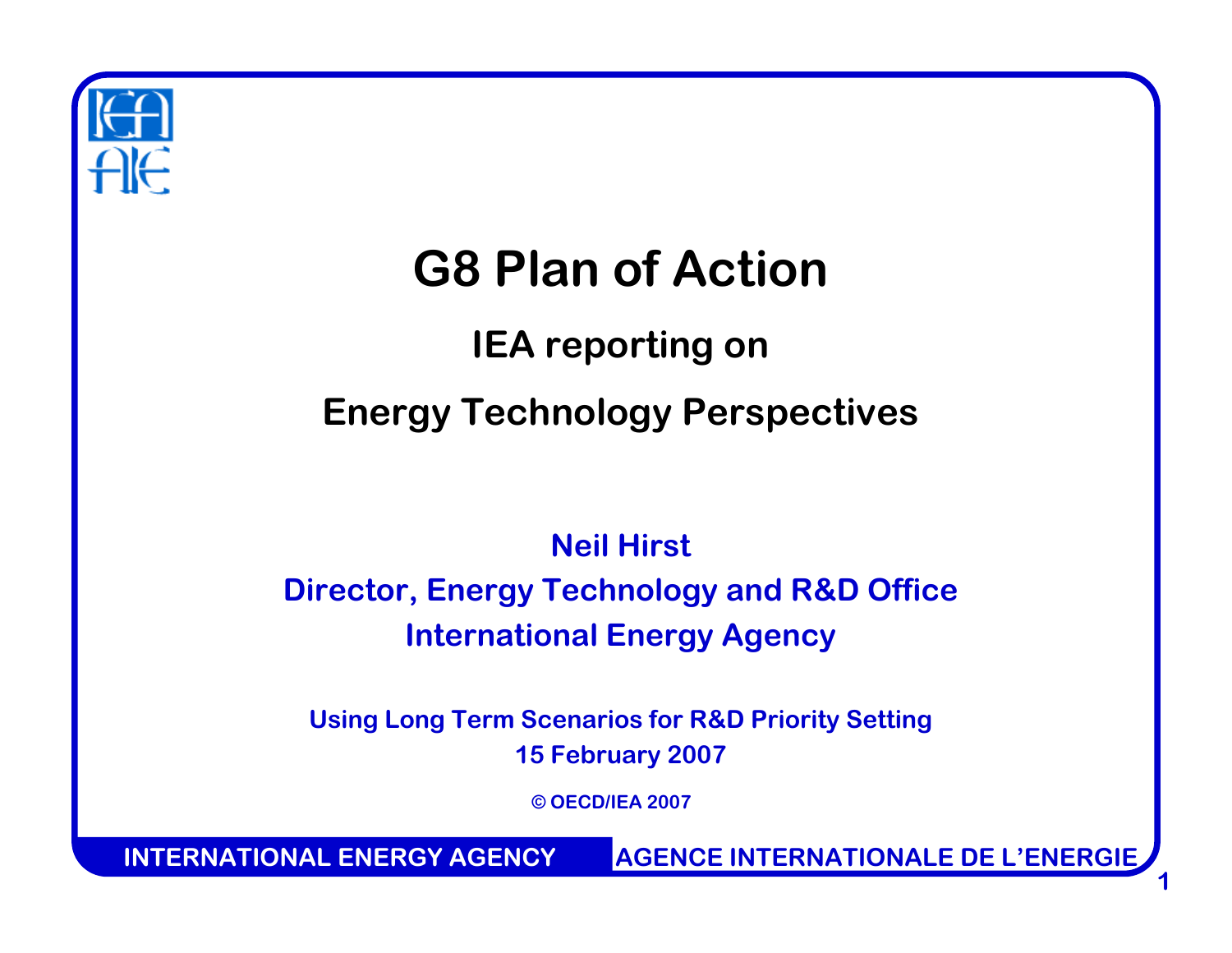

## **The G8 Dialogue**



**Image source: http://en.g8russia.ru/**

**INTERNATIONAL ENERGY AGENCYAGENCE INTERNATIONALE DE L'ENERGIE**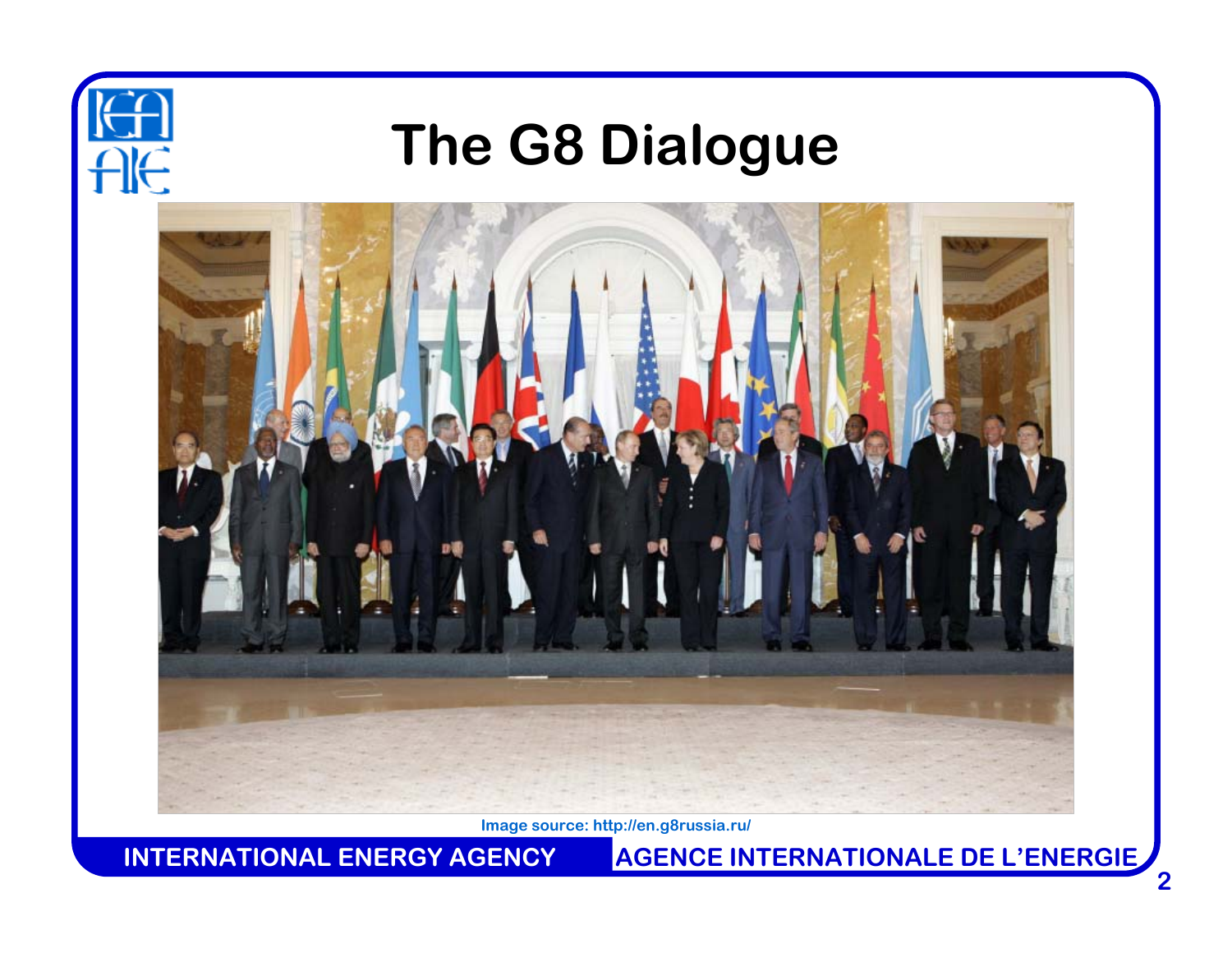

# **Gleneagles Communiqué**

### **G8 serious and linked challenges**

- ¾ **Climate change**
- ¾ **Clean energy**
- ¾ **Sustainable development**



## **Brazil, China, India, Mexico, South Africa** ¾ **Climate change is a threat to development**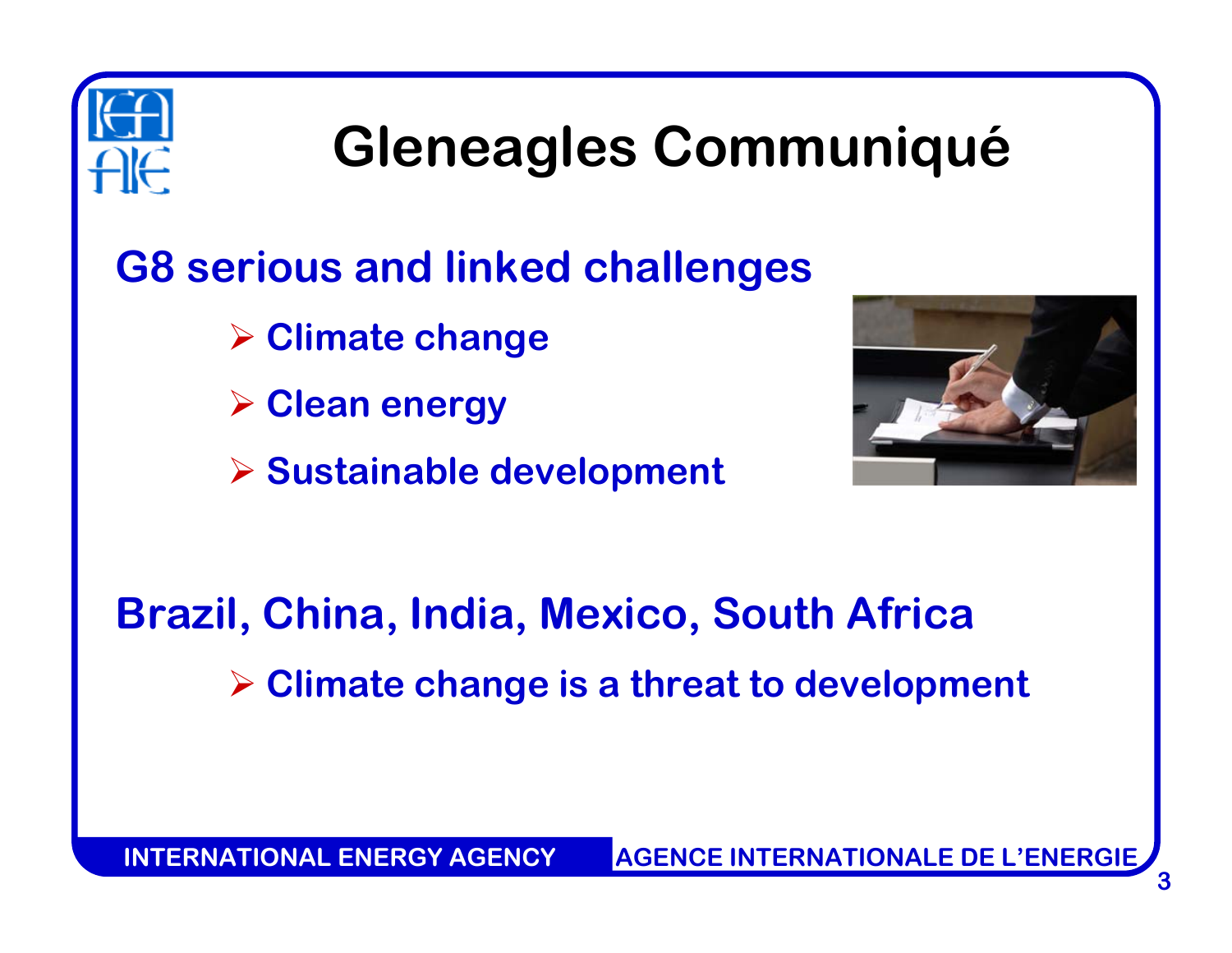

# **G8 - Gleneagles Communiqué July 2005**

**IEA will advise on alternativeenergy scenarios and strategies aimed at a clean, clever and competitive energy future.** 



**INTERNATIONAL ENERGY AGENCYAGENCE INTERNATIONALE DE L'ENERGIE**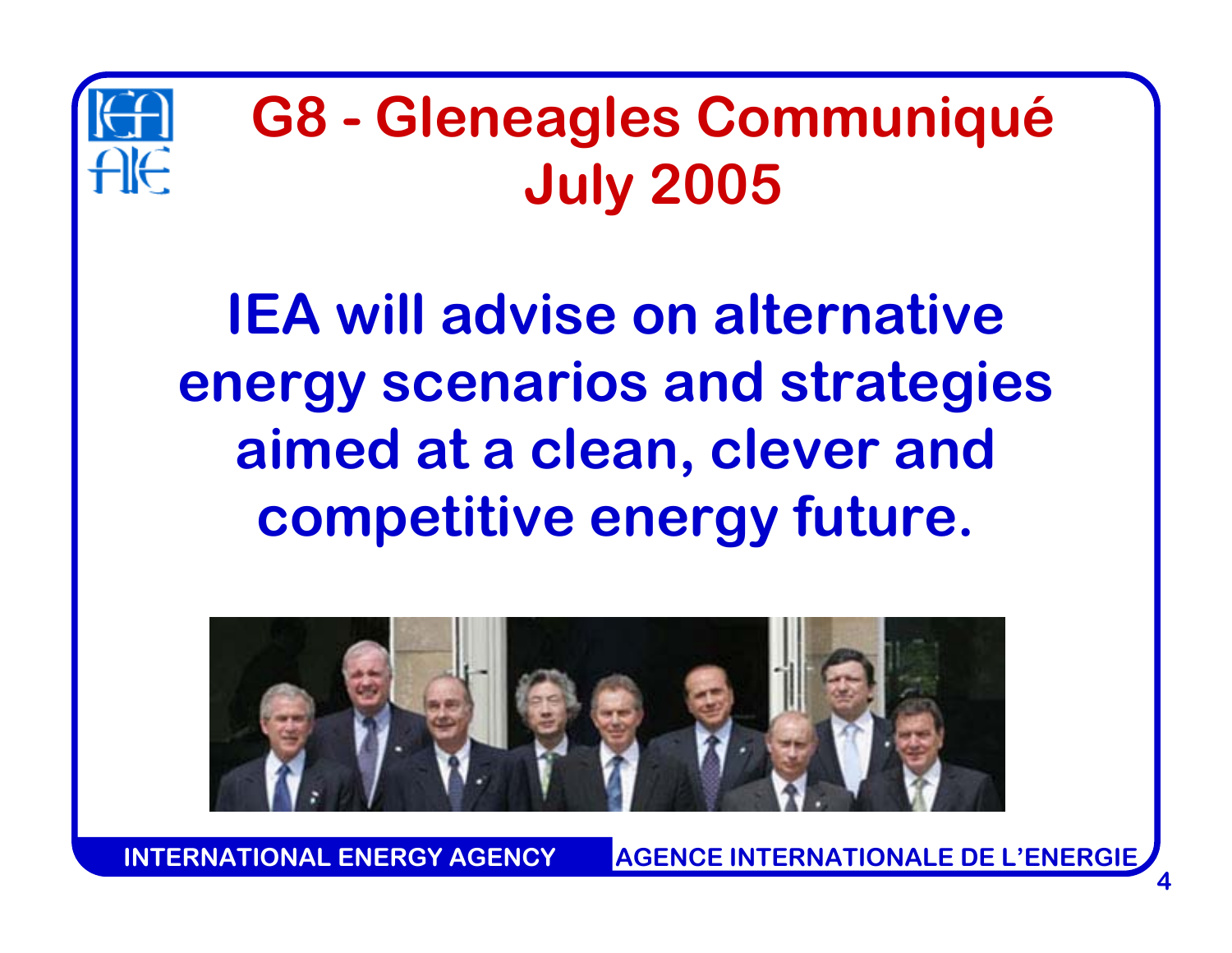

# **IEA Roles in the G8 Gleneagles Plan of Action**

- $\bullet$ **Advise on alternative energy scenarios and strategies**
- $\bullet$  **Transform the way we use energy**
	- ¾ **Energy indicators**
	- ¾ **Buildings**
	- ¾ **Appliances**
	- ¾ **Surface transport**
	- ¾ **Industry**
- **Powering a clean energy future** 
	- ¾ **Cleaner fossil fuels**
	- ¾ **Carbon capture and storage**
	- ¾ **Develop renewable energy IEA Implementing Agreements**
	- ¾ **Electricity grids**
- **Promoting networks for research & development** 
	- ¾ **Enhance the Implementing Agreements and reinforce links with developing countries and industry**

**INTERNATIONAL ENERGY AGENCYAGENCE INTERNATIONALE DE L'ENERGIE**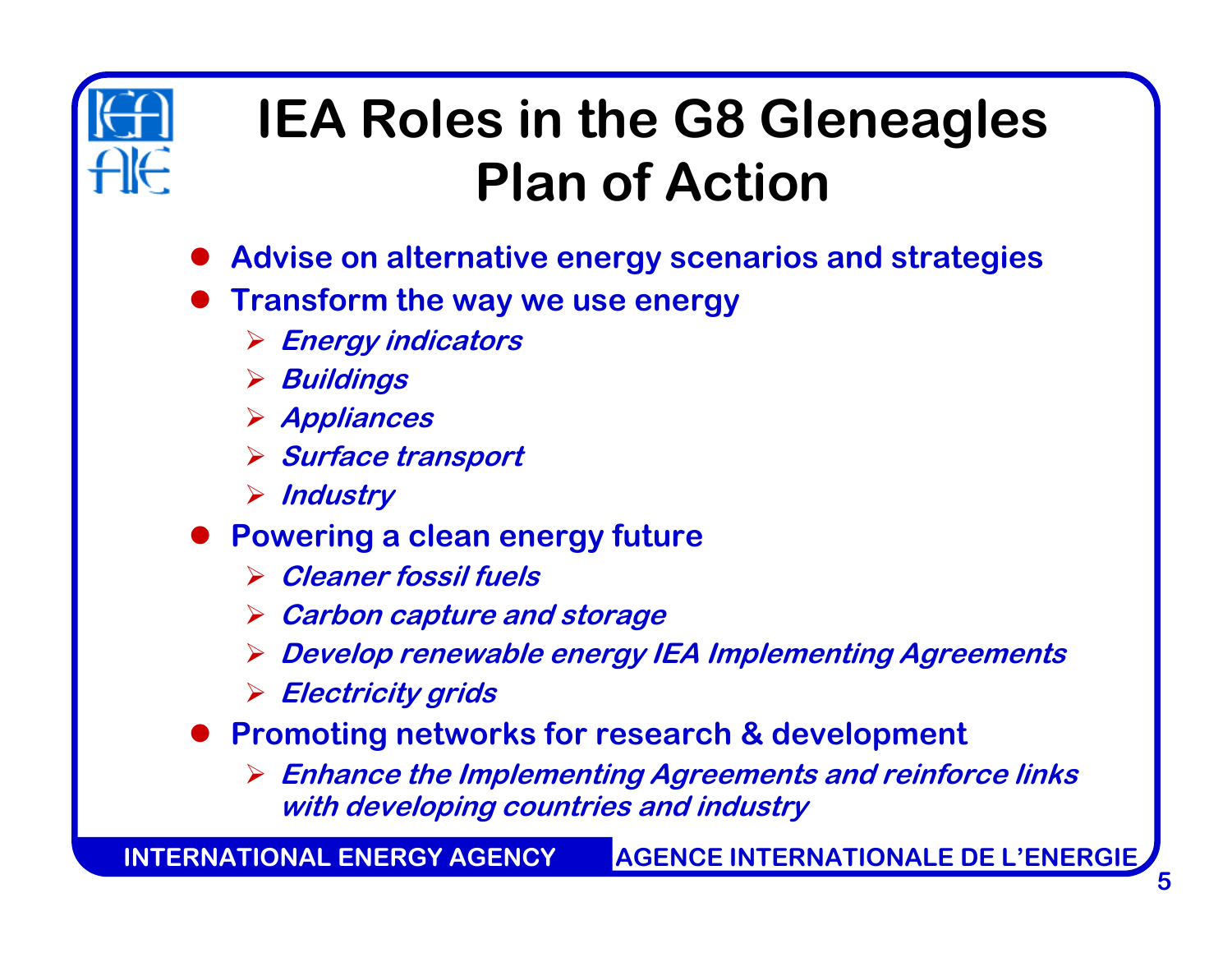# **Moving Ahead Vigorously: Partnerships**

- z **NEET IEA Technology Collaboration Network**
- **Major developing countries: Russia, India, China, Brazil**
- z **Industry: WBCSD, Sector Workshops, MOMO**
- z **United Nations CSD Cooperation: Case Studies, Analysis, Event**
- z **World Bank: Energy Week, March 6-8, 2006**
- **Recent G8 Dialogue Meeting in Mexico**

**ERNATIONAL ENERGY AGENCY AGENCE INTERNATIONALE DE L'ENERGIE**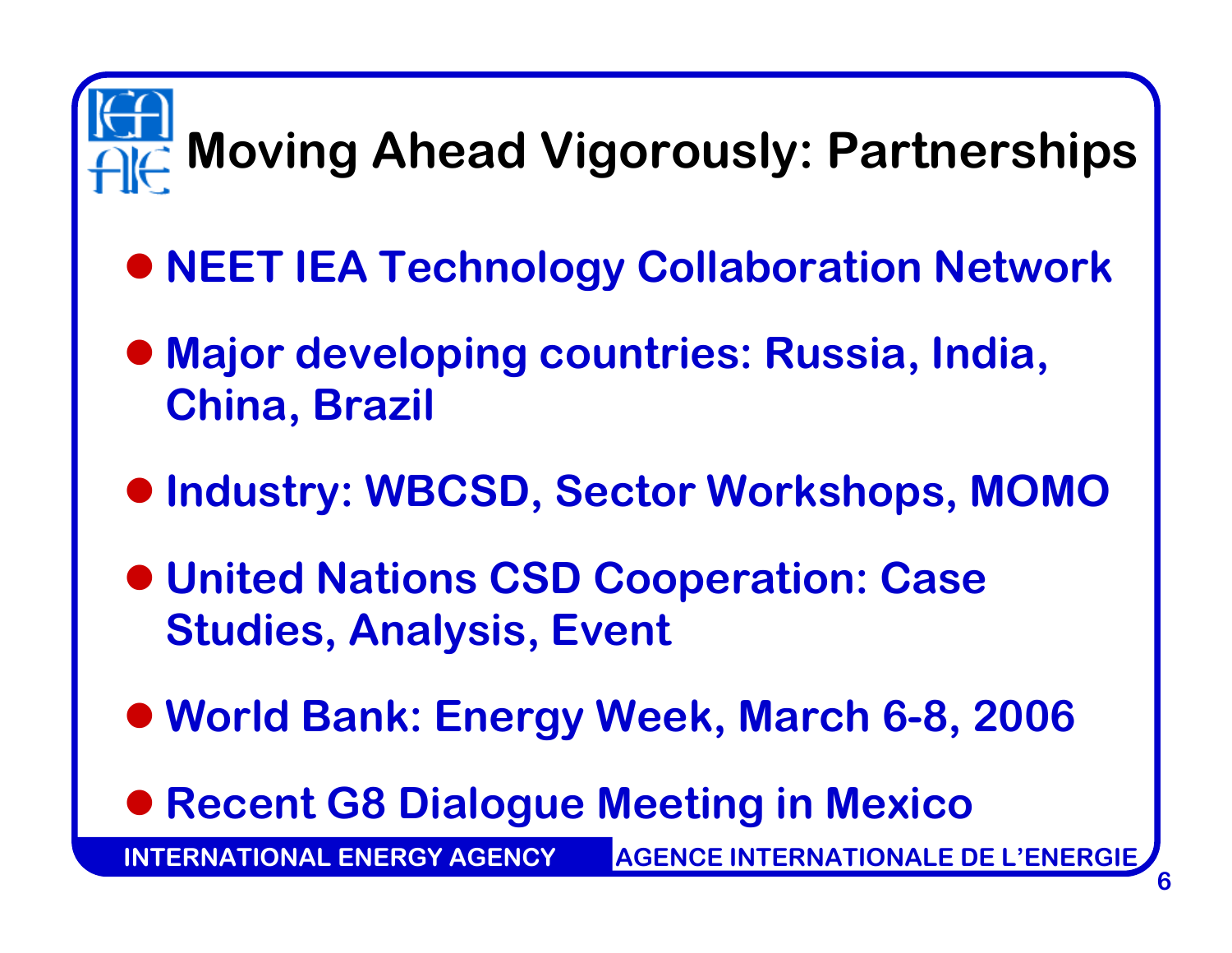

# **Reporting to G8**

 $\bullet$  **Interim reports in July 2006 (St Petersburg, Russia), and June 2007 (Germany)**

z **Final IEA report submitted to Japanese G8 Summit in 2008**

**7**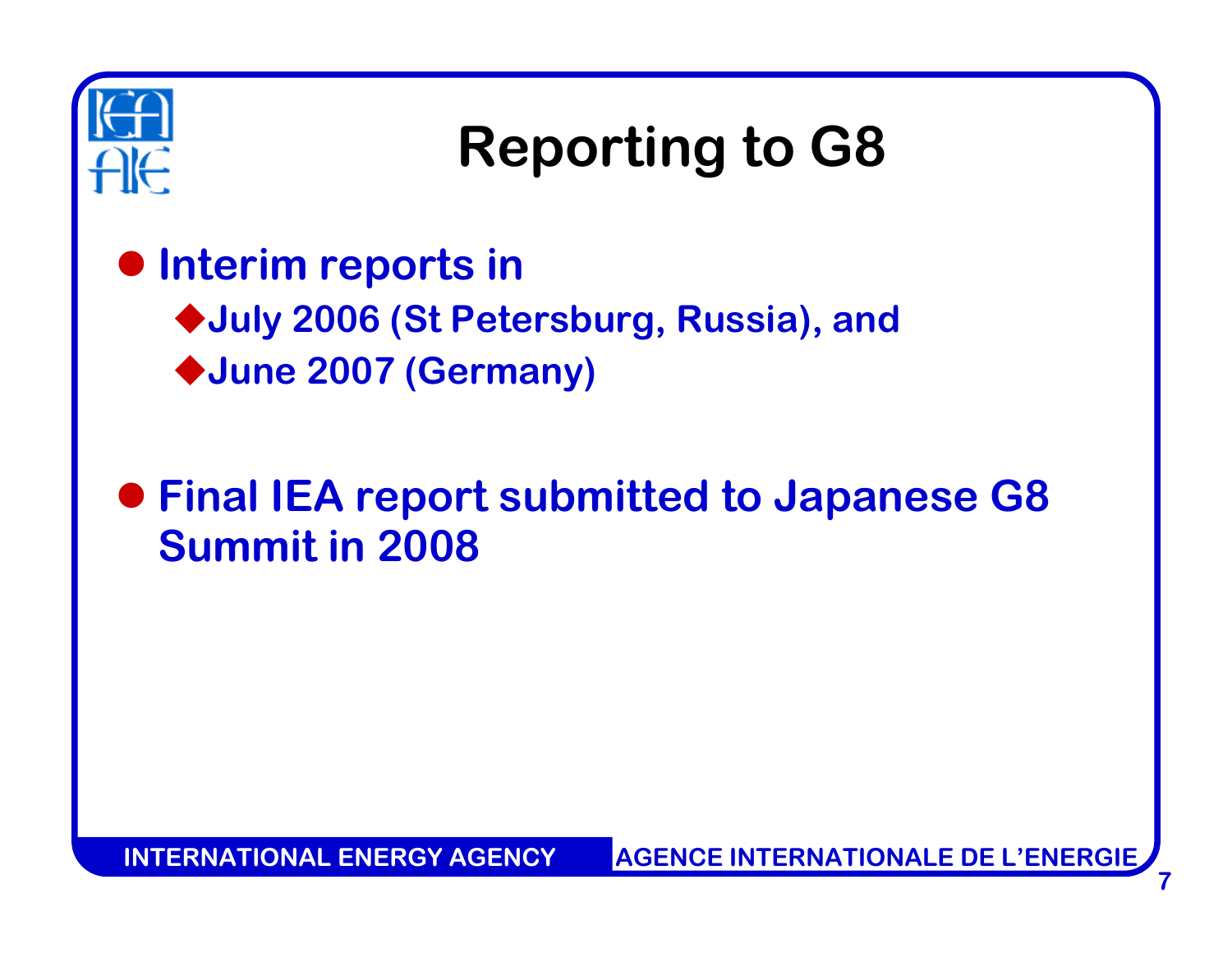### **Energy Technology Perspectives 2006 (response to the 2005 G8 Plan of Action)**

- $\bullet$  **This innovative work demonstrates how energy technologies can make a difference in a series of global scenarios to 2050.**
- $\bullet$  **Reviews in detail status and prospects of key energy technologies in** 
	- ¾ **electricity generation**
	- ¾ **buildings**
	- ¾ **industry**
	- ¾ **transport.**

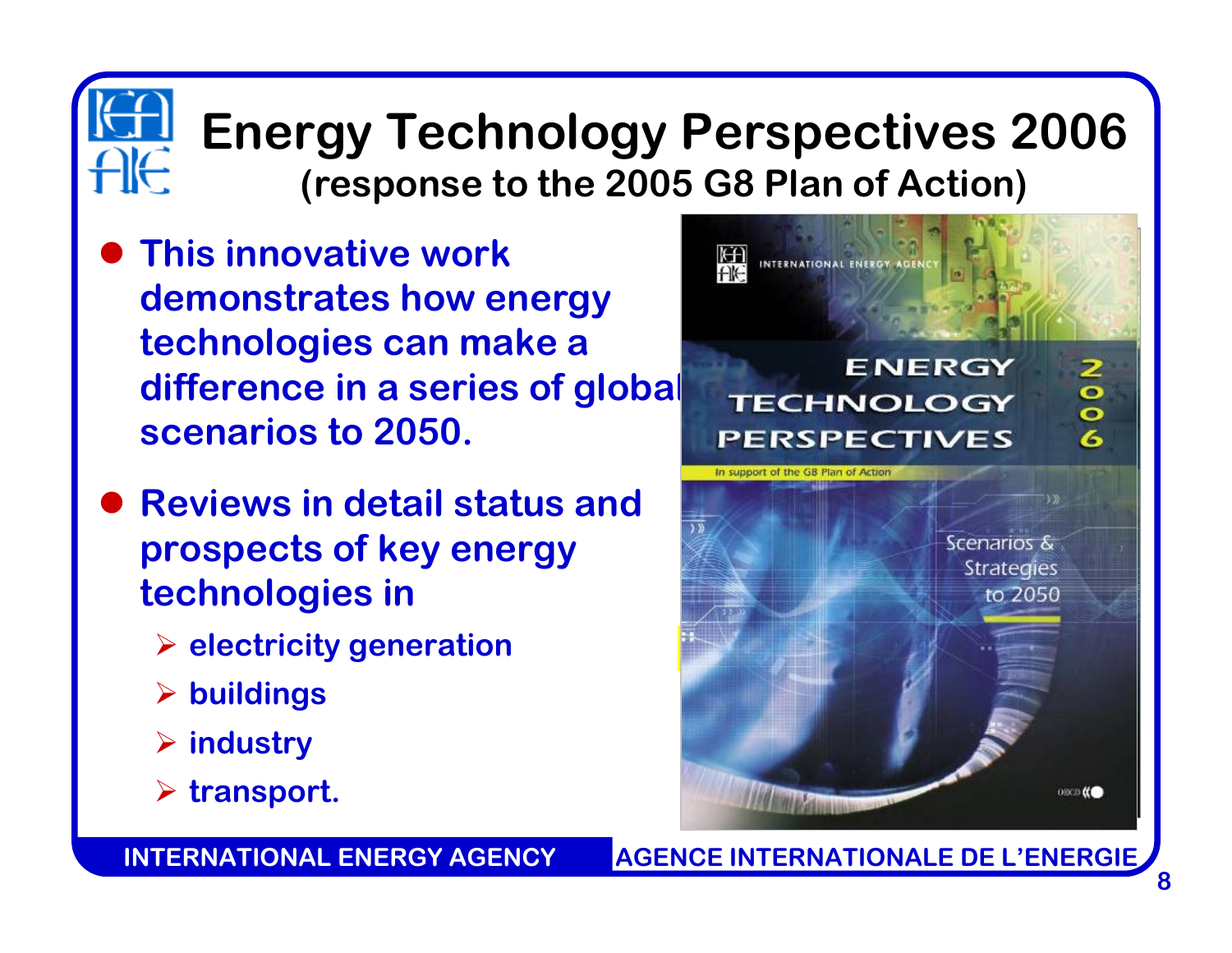### **Energy Technology Perspectives 2006 (response to the 2005 G8 Plan of Action)**

- $\bullet$  **It assesses ways the world can enhance energy security**  and contain growth in CO<sub>2</sub> **emissions by using a portfolio of current and emerging technologies.**
- $\bullet$  **Major strategic elements of a successful portfolio are** 
	- **energy efficiency,**
	- **CO 2 capture and storage,**
	- **renewables and**
	- **nuclear power.**



### **INTERNATIONAL ENERGY AGENCY**

**AGENCE INTERNATIONALE DE L'ENERGIE**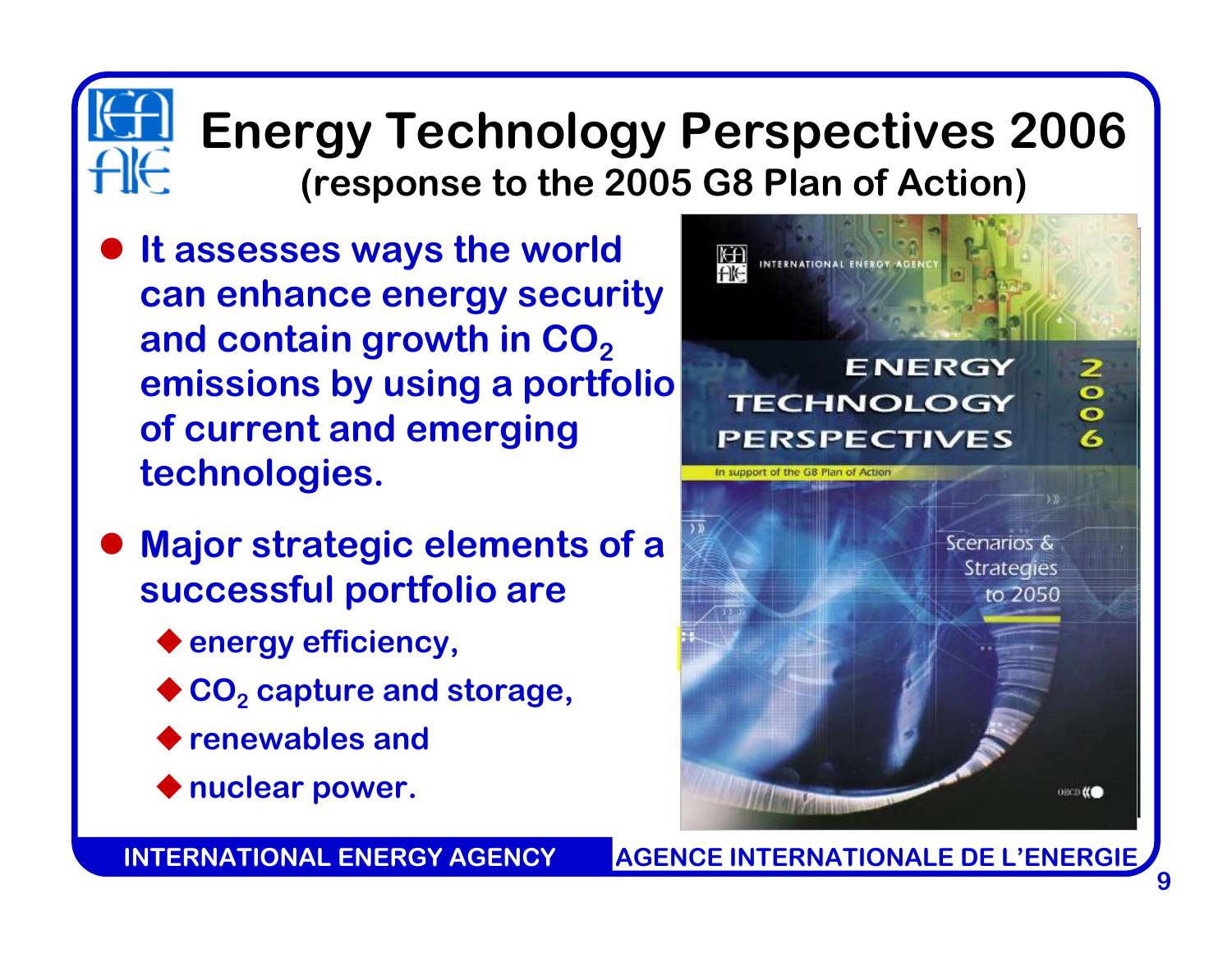

# **ETP2008**

#### $\bullet$ **Focus on**

**how to get there more regional analysis selected technology chapters**

 $\bullet$  **Significant part of the final report to the G8 Summit in Japan**

 $\bullet$  **Workshop today is a first important step in guiding the analysis on R&D priorities**